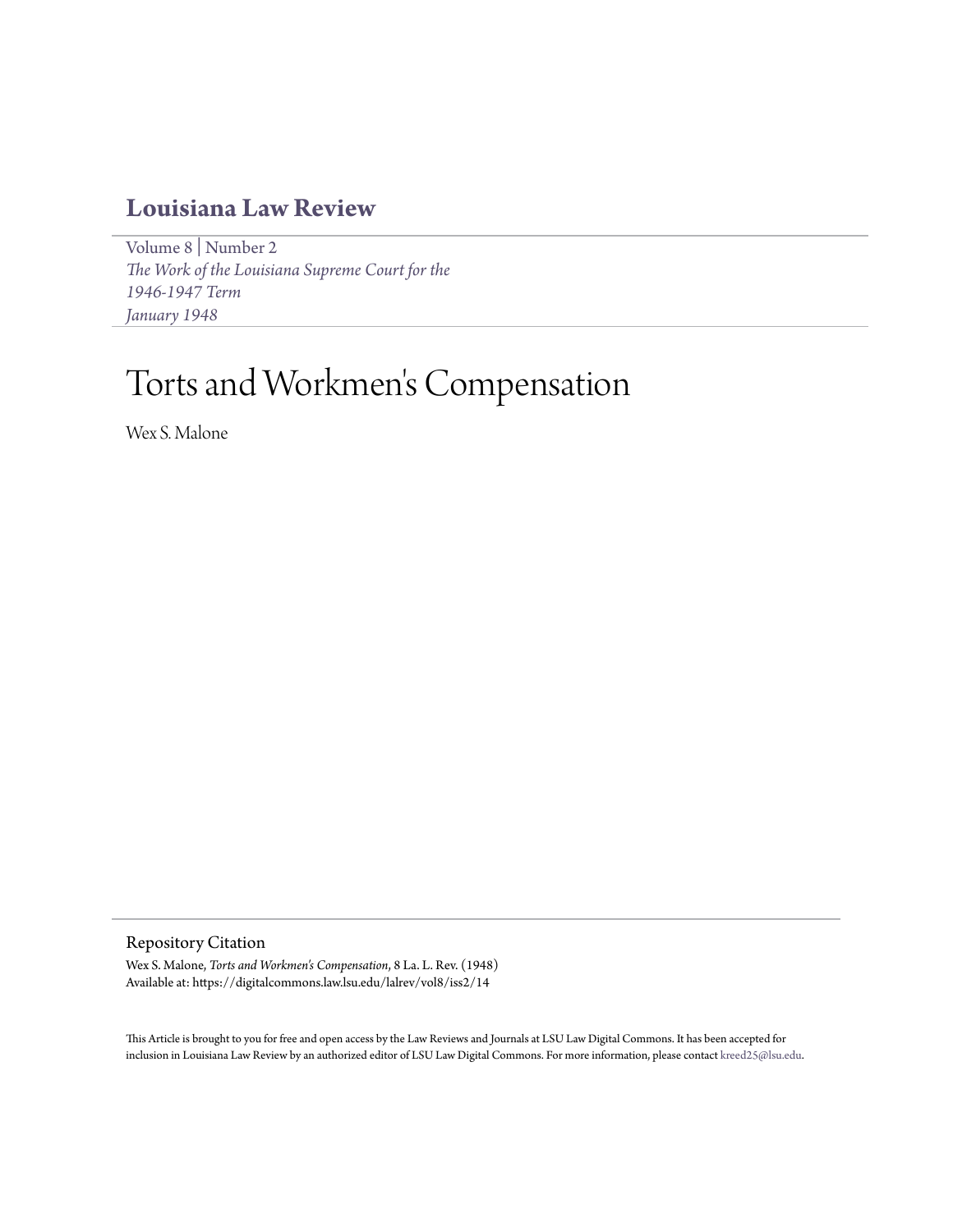## IV. TORTS AND WORKMEN'S COMPENSATION

# *Wex S. Malone\**

#### **TORTS**

# *Nuisance and Fault*

Professor Prosser in his excellent text on torts observed: "There is perhaps no more impenetrable jungle in the entire law than that which surrounds the word 'nuisance.' **"1** The lengthy decision in the recent case *Devoke* v. *Yazoo and Mississippi Valley Railroad Company*<sup>2</sup> did little to dissipate this confusion as to the nature of nuisance. The court, however, did make clear the fact that an annoyance arising from the use of neighboring land may be actionable without a showing of the kind of mismanagement or fault that is characteristic of the average negligence case. This is in line with the course of decisions both here in Louisiana and elsewhere.<sup>3</sup> The opinion, however, relies upon an observation to the effect that nuisance cases imposing liability without fault are sui generis and that they differ in kind from torts controversies. This can serve only to confuse an area of the law that is in drastic need of illumination.

This is no place to launch into a diatribe on the relationship between fault and tort liability, although it is appropriate to observe that moralistic theology (of which the dogma of fault is likely to be regarded as a part) furnishes a thoroughly inadequate approach to the balancing processes that the courts must effect in the vast field of conflicting social and economic interests that parade under the name of torts. The term, fault, may, of course, be expanded until it is synonymous with "common sense" or "intuitive feeling."<sup>4</sup> When so used it is still a useful tool in our legal vocabulary. It describes the tilt of the scale in balancing the interests involved without committing the judge for the future. Nevertheless, the term, fault, because of its moralistic connotation does sometimes force the court into an embarrassing corner, as in the present case.

Even if the language of morals is essential, the average nuisance cases are thoroughly in line with such an approach. The facts of

<sup>\*</sup>Associate **Professor of Law,** Louisiana **State University.**

**<sup>1.</sup> Prosser. A** Handbook **of the Law of Torts** (1941) **549. 2. 211 La. 729, 80 So. (2d) 816 (1947). See also O'Neal v. Southern Carbon Co., 31 So. (2d) 216 (La. 1947). 8. Friedmann,** Negligence **and the Overlapping of Torts (1940) 8 Modern L.**

**lRev. 305;** Smith, Reasonable **Use as Justification of Damage to** a **Neighbor (1917) 17 Col L. Rev. 393.**

**<sup>4.</sup> See, for example, the excellent treatment in Stone, Tort Doctrine in Louisiana: The Materials for the Decision of a Case (1942) 17 Tulane L. Rev. 159, 213-215.**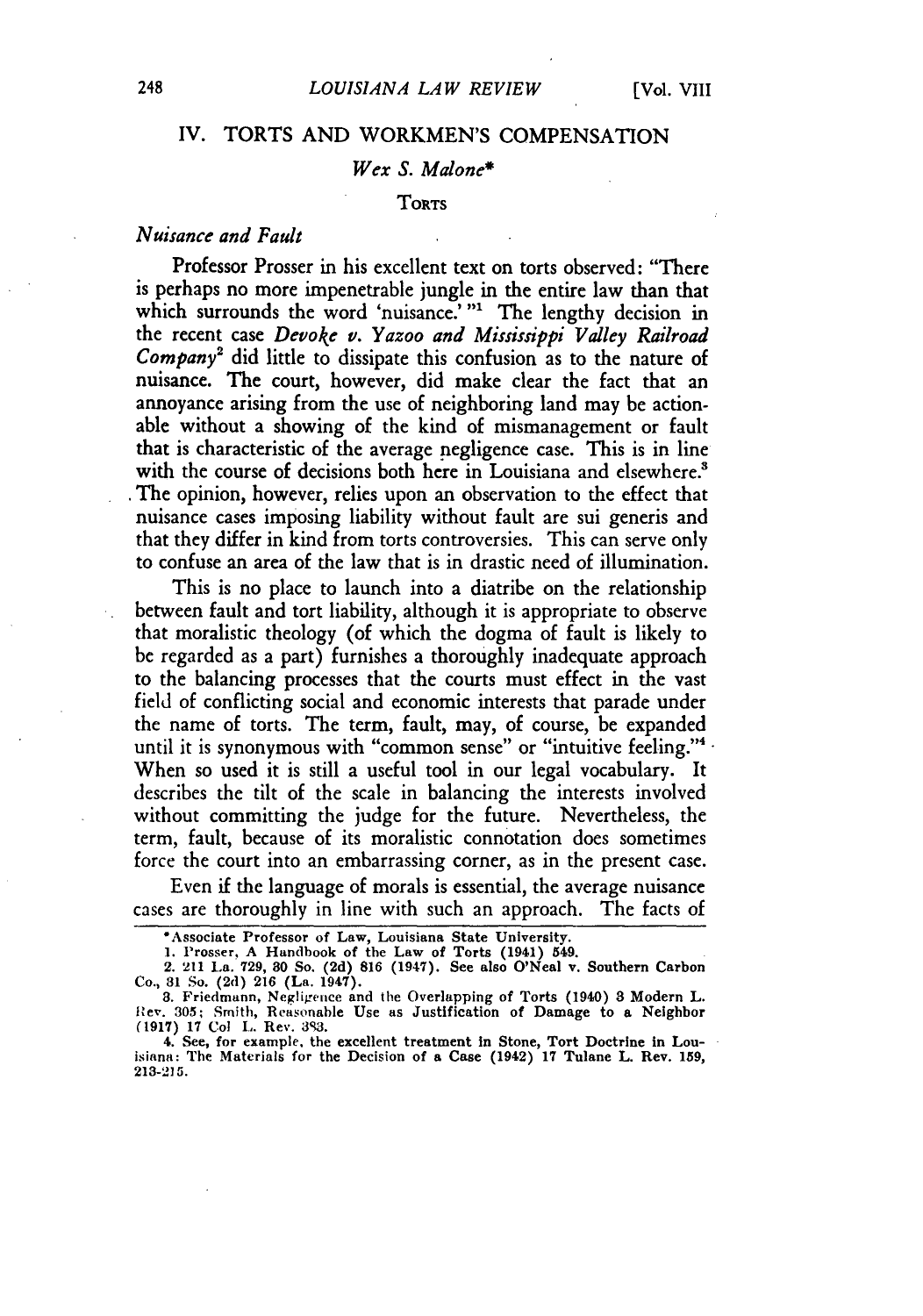*the Devoke* case, itself, afford an ideal illustration. For many years the defendant railroad had deposited smoke and soot on adjoining property despite the long continued protest of neighboring home owners, who had even secured an injunction as far back as 1910. This was an intentional wrong—the doing of an act with full knowl-<br>edge that the consequences were injurious to other persons. The edge that the consequences were injurious to other persons. fact that there was no desire to hurt is quite immaterial. The defendant simply answers that his purposes were more important than the interests of his neighbors, and the court is thus required to balance the conflicting claims.<sup>5</sup>

This balancing of claims is what is done in *every* torts controversy. If I should enter on your property to recapture my lost golf ball, my defense is the asserted privilege that my purpose to regain my property is more important than your interest in having your land free from invasion. The court may or may not agree with me, but our controversy is nevertheless over a tort. The same is true of the present nuisance case; the defendant sends his smoke across the border and claims the privilege of doing so because running railroads is so valuable to society that the neighbors must suffer their loss without redress, even though defendant knows he is injuring them and he proposes to continue doing so. The court's problem is to weigh the conflicting needs of society and give its answer. The notion that we must find a "bad man" lurking in the woodpile before we can call this area "tortious" is entirely too narrow as a working premise.

In *Borgnemouth Realty Company v. Gulf Soap Corporation6* the court was faced with the demand that an injunction and damages be granted the owners of residential property against a rendering establishment in the neighborhood that was emitting nauseous fumes. The court concluded that the plant was a nuisance in view of the place of its location and the manner of its operation. In passing it observed that a rendering plant is not a nuisance per se (or an absolute nuisance), and, if relief were to be allowed, it would be obliged to balance the conveniences and burdens attendant upon the particular situation.

The position of the court in refusing to outlaw arbitrarily a rendering plant is commendable. The concept of an absolute nuisance has little, if any, validity. It is, in practice, restricted to two types of situations: first, where the legislature has outlawed the

**<sup>5.</sup> Prosser, op. cit. supra note 1, at 554.**

**<sup>6. 31</sup> So. (2d) 488 (La. 1947).**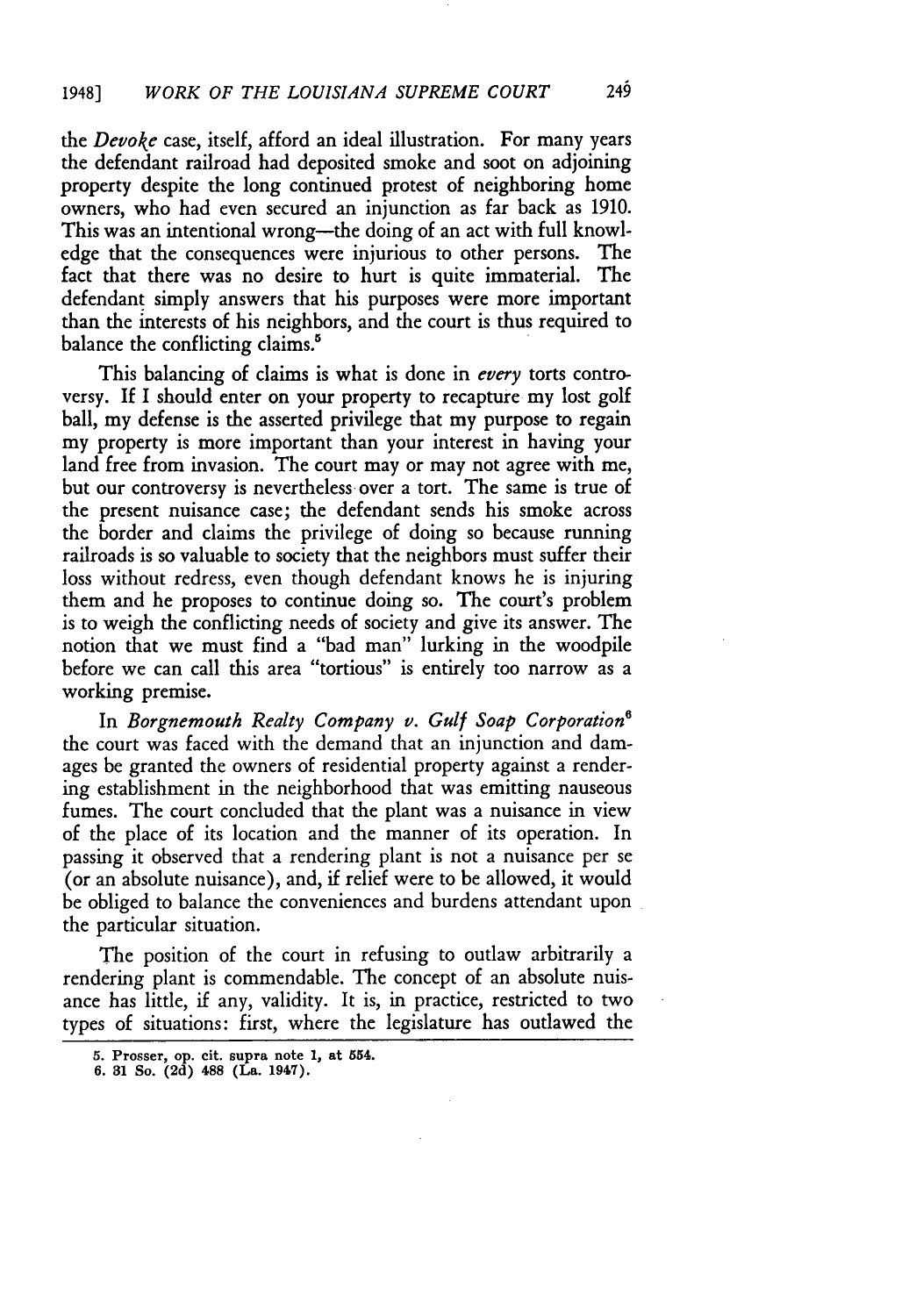business of defendant, at least insofar as it may be conducted in urban areas; second, certain activities which are nearly everywhere required to pay their own way (such as the storage of explosives or the conduct of blasting operations). In both classes the balance of claims has been made in advance either by the legislature or by an established course of judicial decision.

The idea that one landowner's interests are so valuable that his neighbor's use of his own property will be precluded without any effort to strike a balance between the two has proved too costly; and resort is usually made to such terms of compromise as "negligence," "reasonable use," et cetera. Only in the field of surface waters is there a remaining tendency to solve all disputes between neighboring landowners in advance through the use of crystallized rules that give one contestant an arbitrary priority over the other. Even there the courts in this country are sharply divided as to whether the defendant may make an unrestricted use of waters,<sup>7</sup> or, at the other extreme, is entirely precluded from interfering with the natural flow.' It has been observed that neither position represents a healthy state of law, and the doctrine of reasonable user is coming into increasing favor even in these contests.'

### *Negligence and Absolute Liability*

Our supreme court has confirmed again its determination to hold those who traffic in explosive substances to a high degree of responsibility. Although cases against these defendants parade under the banner of negligence, they reflect an insurer's liability. Sometimes the judgment is supported by resort to res ipsa loquitur, and an inference of "negligence" is readily drawn from the mere occurrence of the accident. This inference, the unhappy defendant discovers, is virtually impossible of rebuttal.<sup>10</sup>

The most recent instance of the use of res ipsa loquitur in imposing liability against the purveyor of gas is *Hake v. Air Reduction Sales Company.1* Defendant supplied carbide gas in containers for

**<sup>7.</sup>** This is the so-called "common enemy" or "common law" rule, although there is little evidence that such a rule has ever prevailed in England. Kinyon and McClure, Surface Waters (1940) 24 Minn. L. Rev. 891.

<sup>8.</sup> This is the so-called "civil law" rule which prevails in many American jurisdictions. **Cf.** Art. 660, La. Civil Code of **1870.** Kinyon and McClure, supra note **7.**

**<sup>9.</sup>** Kinyon and McClure, supra note **7.**

<sup>10.</sup> Symposium, The Work of the Louisiana Supreme Court for the 1944-1945 Term, Torts and Workmen's Compensation (1946) 6 **LOUISIANA LAw** REVIEW 601; Malone, Res Ipsa Loquitur and Proof by Inference-A Discussion of the Louisiana Cases (1941) 4 **LOUIsIANA LAW** REVIEW **70, 95.**

**<sup>11.</sup>** 210 La. **810, 28** So. **(2d)** 441 (1946).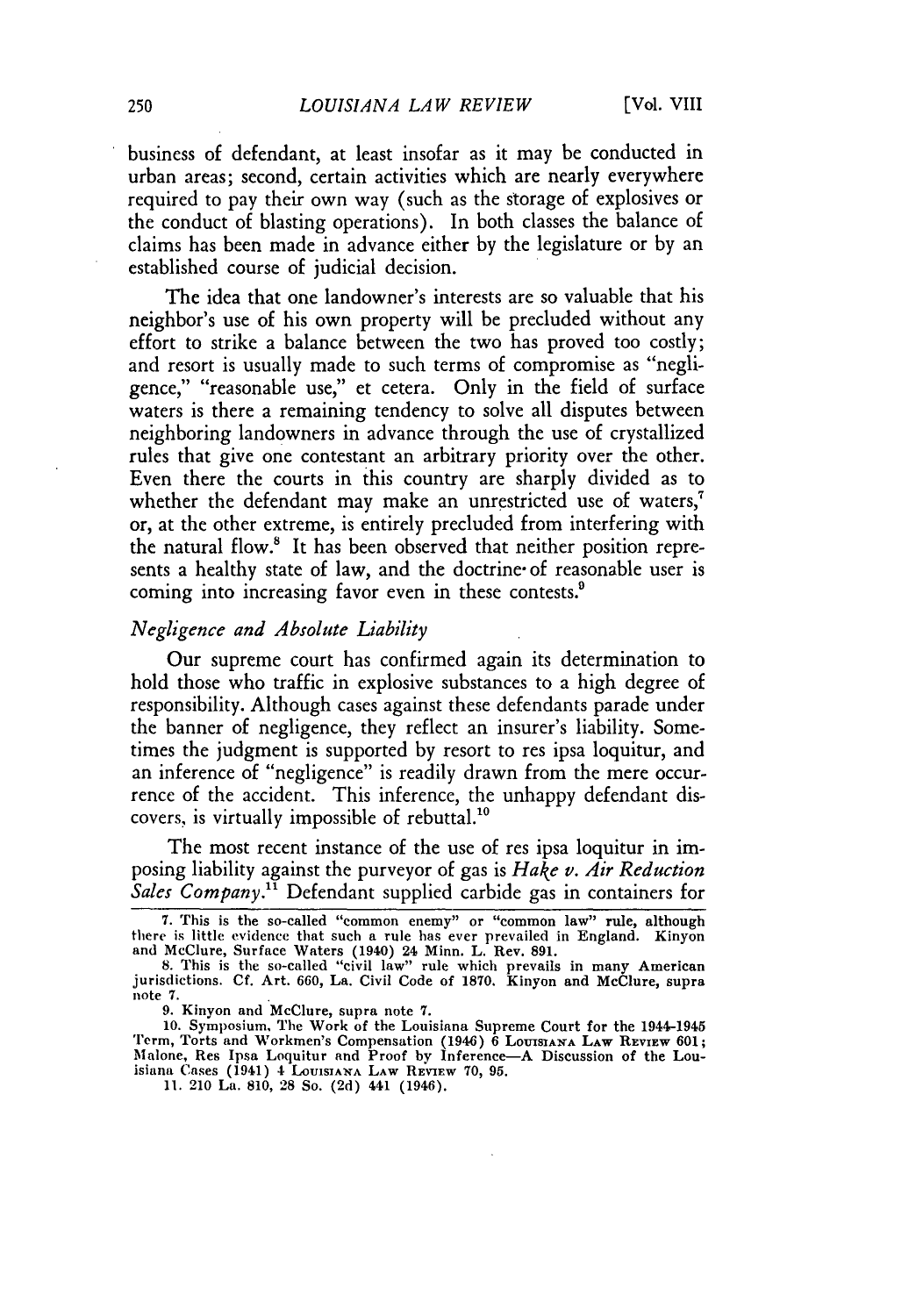use in plaintiff's business. For some unexplained reason, gas escaped from the top of one container and ignited the plaintiff's establishment, which was destroyed by the resulting fire. The plaintiff received a judgment for more than thirty-five thousand dollars despite defendant's showing that the cylinder in question conformed with the safety regulations of the National Board of Fire Underwriters and the introduction of evidence of an inspection just prior to the release of the container to plaintiff. The only positive evidence upon which plaintiff could rely was the fact that the container was twenty years old. Plaintiff did not, however, attempt to show that this fact made the container dangerous nor that containers of that age are not in current usage. Typical of this sort of case, however, the plaintiff did negative its own carelessness, and thus succeeded in pointing an accusing finger directly at defendant. The court had no difficulty in disposing of the contention that defendant was not in control of the cylinder at the time of the accident.<sup>12</sup>

The disposition to hold those who deal in gas and other explosive substances is made all the firmer where the hazard affects those who use the public highways. Thus, in the recent case, *Raphael Brothers v. Cerophyl Laboratories,"* the court had no difficulty in imposing liability despite the rather unusual nature of the accident. The defendant ran a pipe containing gas along a ditch adjacent to a public road. This pipe made a turn and crossed under the road at a place where there was a narrow culvert over a shallow ditch. Plaintiff's truck ran off the edge of the culvert and onto the pipe, breaking it. The gas which was thus caused to escape was ignited in some manner, and the resulting conflagration destroyed the plaintiff's truck. The defendant's reliance on the unforeseeable nature of this kind of occurrence and the high speed at which the truck was allegedly being driven served to no avail.

# WORKMEN'S **COMPENSATION**

The distinction between employee and contractor has long afforded ground for dispute in compensation cases. Several of the earliest decisions manifested an obvious disposition toward regarding the claimant as a contractor in all doubtful situations.<sup>14</sup> In an effort to liberalize the courts' attitude and perhaps also in the hope of relieving the prevailing uncertainty, the legislature of 1926

**<sup>12.</sup> Cf.** Motor Sales **&** Services, **Inc. v. Grasselli** Chemical Co., **131 So. 623 (La. App. 1980),** noted **in (1931)** 4 **So. Calif. L.** Rev. **400. 13. 211 La. 354, 30 So. (2d) 116 (1947).**

**<sup>14.</sup> Clark v. Tall Timber Lumber Co., 140 La. 380, 73 So. 239 (1916); Ryland**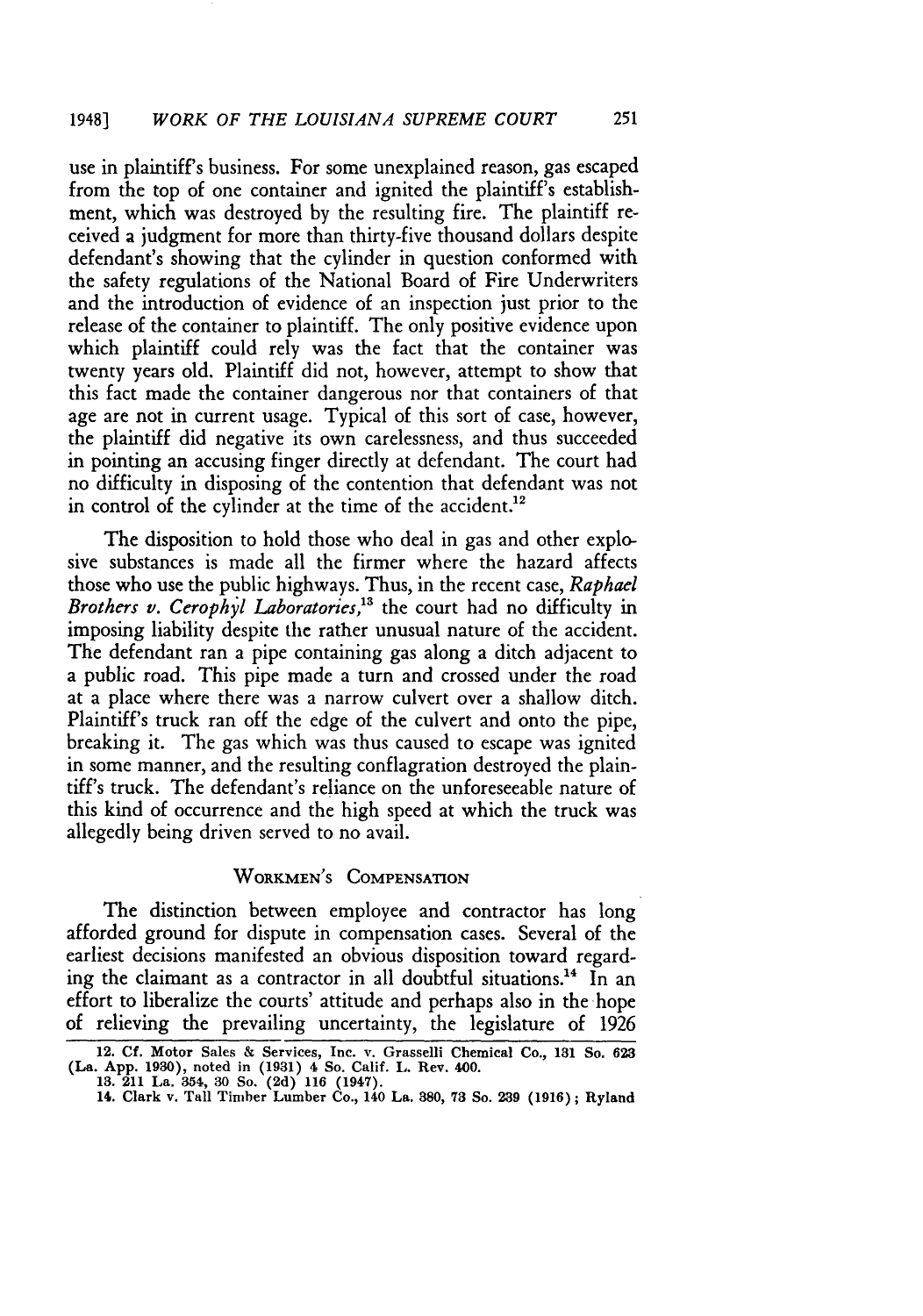amended the act by supplying a definition of the term "independent contractor" as follows:

"The term 'independent contractor' shall be considered to mean, for the purpose of this act, any person who renders service, *other than manual labor,* for a specified recompense for a specified result either as a unit or as a whole, under the control of his principal as to the result of his work only, and not as to the means by which such result is accomplished." (Italics supplied. $)^{15}$ 

This legislative intervention proved to be unnecessary. Even before 1926 the tide of sentiment had turned. Early unfortunate decisions such as *Helton v. Tall Timber Lumber Company"8* were abandoned, and a more liberal attitude (manifested **by** *Bell v. Albert Hanson Lumber Company," Dick v. Gravel Logging Company,8* and *Burt v. Davis Wood Lumber Company*<sup>19</sup>) was adopted. The general language of the amendment did not materially affect the course of decision, and it was generally regarded as merely declaratory of the state of the jurisprudence being developed at that time.<sup>26</sup>

One aspect of the 1926 amendment, however, has been a source of chronic trouble. The legislature seems to have excluded any person who renders manual labor from the term "independent contractor." This restriction, if put into indiscriminate operation **by** the court, would virtually eliminate the concept of independent contractor from the picture.<sup>21</sup>

Fortunately, the first case in which this feature of the amendment was urged upon the court *(Clements v. Luby Oil Company22)* was one where nearly every indicia pointed clearly to the status of contractor. Complainant was a member of a partnership in the regular business of making derricks. The firm employed a crew of workers, and on the occasion in question it had made a lump sum contract to construct a derrick for defendant out of material furnished by the latter. In view of the fact that complainant performed

**20. See James v. Hillyer-Deutsch-Edwards, Inc., 180 So. 257, 258 (La. App. 1930).**

**21. See** Cobb v. Long Bell Lumber Co., 134 So. **310, 812** (La. **App. 1981).**

22. **125 So. 510 (La. App. 1929),** reversed **170 La. 910, 129 So. 526 (1930).**

**v. Harve M. Wheeler Lumber Co., 146 La. 787, 84 So. 55 (1919); Helton v. Tal Timber Lumber Co. of Louisiana, Inc., 148 La. 180, 86 So. 729 (1920). 15. La. Act 58 of 1926 [Dart's Stats. (1939)** § **4392 et seq.] ; La. Act 20 of**

**<sup>1914,</sup>** § **3, Par. 8, as amended. 16. 148 La. 180, 86 So. 729 (1920).**

**<sup>17. 151</sup> La. 824, 92 So. 350 (1922). 18. 152 La. 993, 95 So. 99 (1922).**

**<sup>19. 157</sup> La. 111, 102 So. 87 (1924).**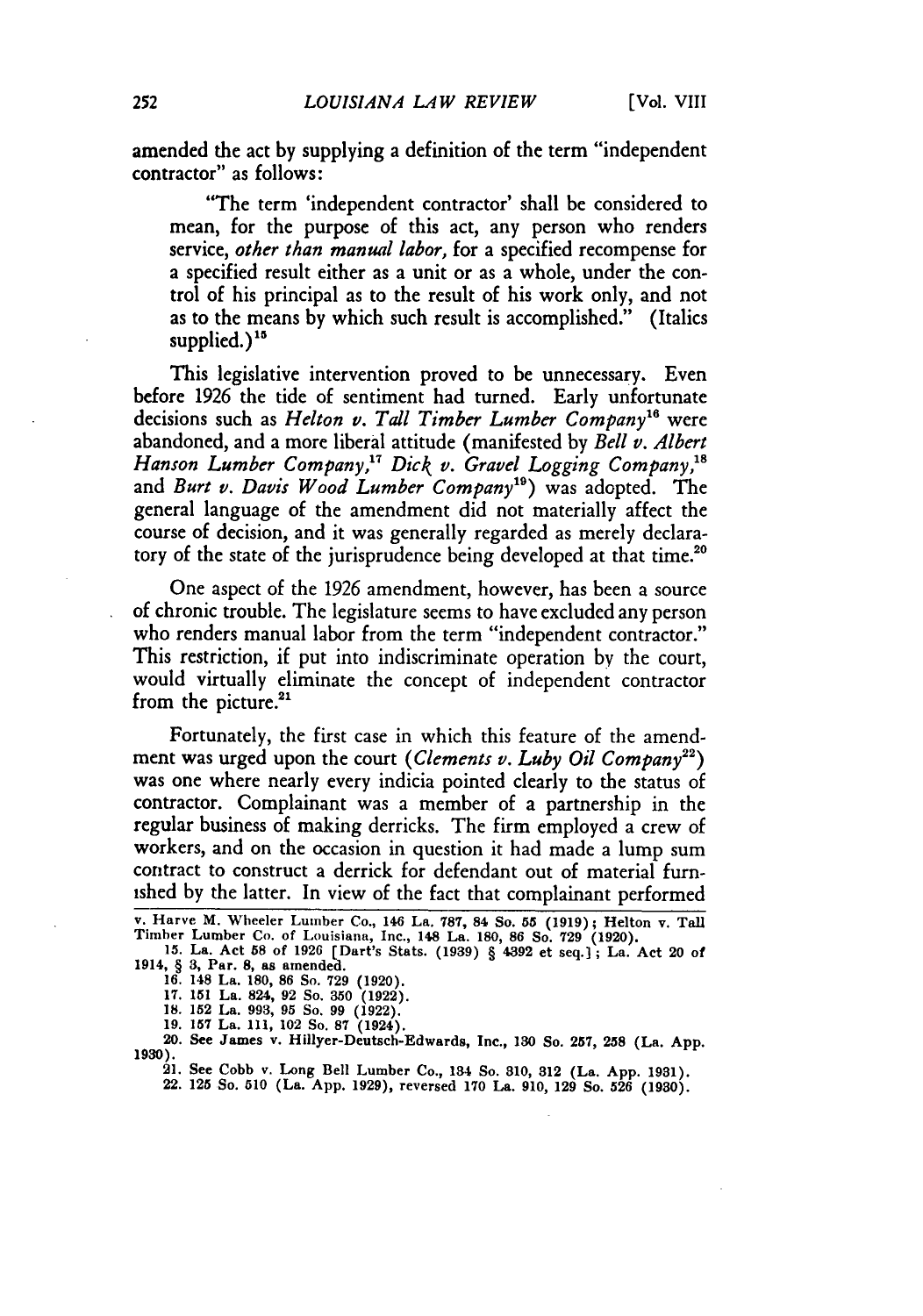the work personally the court of appeal felt constrained by 'the amendment to regard him as an employee. This was reversed on appeal. The supreme court pointed out that so long as the contract does not specifically *require* the doing of manual work **by** the complainant himself, the fact that he performs the labor is only one consideration in determining his status. That position has been subseqently confirmed in several decisions.<sup>28</sup>

The most recent case is *Allgood v. Loeb*.<sup>24</sup> The facts of the *Allgood* case were strikingly similar to those of an earlier court of appeal decision, *Heine v. Hill-Harris & Company*, *Incorporated.*<sup>25</sup> Complainant and his brother were regularly employed by the Higgins Industries as carpenters. During their spare time they installed siding on dwellings for the defendant, a building contractor. Every indicia pointed to the status of contractor for Allgood. He was given exclusive rights with reference to each dwelling upon which he worked. No supervision was exercised, and the job was inspected only for the purpose of seeing that the completed work conformed with the contract. Allgood worked at such times as he chose and he was free to employ helpers if he wished. Most important, per- haps, was the fact that he agreed to correct all defective work without cost to defendant.

Nevertheless, it was insisted by counsel for defendant (who was seeking to escape tort liability) that since Allgood performed work himself, he must perforce be regarded as an employee at least to the extent that manual labor entered into the services performed. The majority opinion rejected this contention and reasserted the position first adopted in the *Clements* case. This decision makes clear that the courts are determined to reject any interpretation of the 1926 amendment that would encroach upon their prerogative of handling each situation on an individual basis. Strangely enough, *Clements v. Luby Oil Company,* which is generally regarded as the leading case on this problem, was not cited. There is a dissenting opinion by Justice Hawthorne.

There is no need here for another thrashing of old straw on the conflicting provision of Section 8 of the Workmen's Compensation Act. It is well known that at one time the provision for specific

**25. 2 La. App. 884 (1925).**

<sup>23.</sup> Cobb v. Long Bell Lumber Co., 134 So. 310 (La. App. 1931); Myers v. Newport Co., 135 So. 767 (La. App. 1931); Harris v. Louisiana Oil Refining Corp., 137 So. 598 (La. App. 1931); Rodgers v. City of Hammond, 178 So. 732 **(La. App. 1938).**

**<sup>24. 210</sup> La. 594, 27 So. (2d) 880 (1946), reversing 22 So. (2d) 568 (La. App. 1945).**